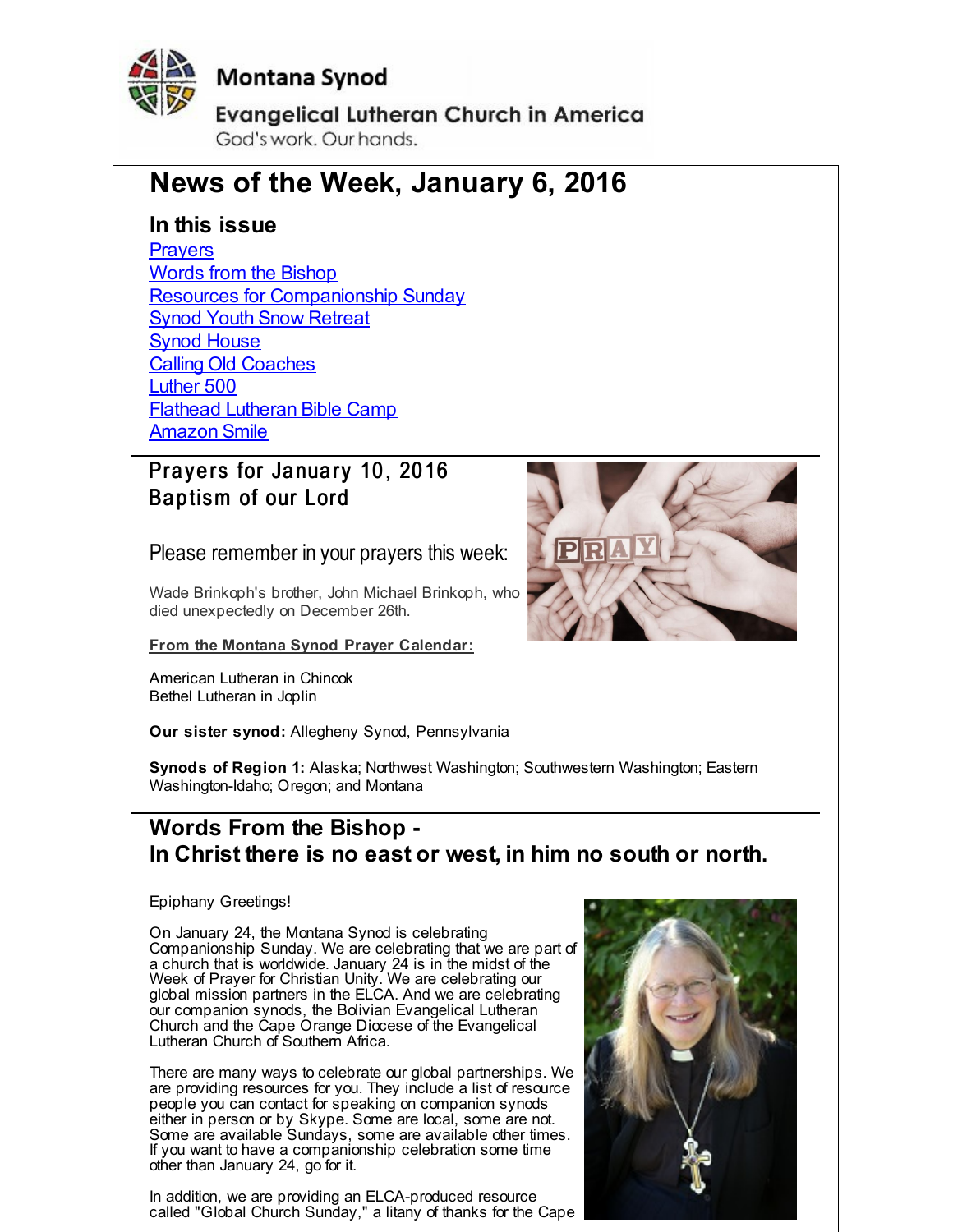Orange Diocese and a litany of thanks for the Bolivian Church. All these resources are available as part of the News of the Week.

You may want to highlight global ministry by featuring the Young Adults in Global Mission program. This program gives young adults the opportunity to live in a country and work in a service ministry or agency. Young adults from the Montana Synod have served in Mexico, England, Palestine, Malaysia, Madagascar, South Africa, Argentina and more. We now have pastors who were once YAGMs. Any former YAGM will tell you-the experienced changed their lives forever.

Global mission is all about accompaniment. We walk together. We learn about one another. We share our strengths. And we share our weaknesses. We share the experience of Christ in our lives, knowing that wherever we go, Christ is already there.

So we learn about ministry of indigenous people in Bolivia. And we learn about radical forgiveness in South Africa. When we enter into conversations with Christians from other places, we learn new ways of understanding God, new ways of loving and being loved by Jesus.

On my office wall I have a collection of crosses. One is a study cross, made of a congregation's pews they no longer use. Another is made of barbed wire. I have crosses from different parts of the world-some colorful, some stark, some empty, and some with various depictions of Christ on the cross. Each cross tells the story of Jesus' death and resurrection. Each tells it with a twist, making it local. I learn from these crosses, as I learn from my sisters and brothers who practice their Christian faith across the globe.

I invite you to celebrate Companionship Sunday, and to pray for our global partners during this Epiphany Season and beyond!

Jessica Crist, Bishop

### Companionship Sunday January 24th

Mark your calendars, and watch for information and resources in the new year. On January 24, the Montana Synod will celebrate our relationship with the Cape Orange Diocese of the Evangelical Lutheran Church of Southern Africa, and our relationship with the Bolivian Evangelical Lutheran Church, our two companion synods.

We will provide worship resources celebrating both companion churches. And we will provide a list of speakers who could preach, do a children's sermon or temple talk, do an adult class or youth group on one or both of our companion synods. You could also use this Sunday to highlight other aspects of global mission, like the missionaries we sponsor, the Young Adults in Global Mission, and more.

Another possibility is to arrange to Skype with companions in Bolivia or South Africa. If you want assistance with that, Colter McCarty will help you set that up.

January is the season of Epiphany, when the light of Christ shines on the entire globe. We'd like to celebrate with lifting up our companion synods. And if January 24 doesn't work for you, you can always designate another Sunday.

Click here for both [Litanies.](http://r20.rs6.net/tn.jsp?f=001hmE2MtRuQ0iUcxoOrkXnldL1aiwHs5aTzRMQWrPDWO3x4zHxV_sI03oPMt9LOB9D2aC0LSnBTKth9T0nAJE0qyk_UkbakIfJudapv_uC_BO_VpIZ-oIcbz12dqHVvxjJw7VJOFm4wo9H7nKb7jjxr_khtsuoW8FT4eDEkIQT04t5XruJUumgHymLF8lB-C1xS3Pz6fqT9RmAeGE4aOSQYxQqSulq5OxP&c=&ch=)

### Resources for Companionship Sunday

As you prepare for Companionship Sunday, January 24, you may want to be in contact with one of these persons who have been part of companionship visits to our companion synods in Bolivia and/or South Africa. Some may be available by Skype. Some may be available at a time other than January 24.

Click here to [download](http://r20.rs6.net/tn.jsp?f=001hmE2MtRuQ0iUcxoOrkXnldL1aiwHs5aTzRMQWrPDWO3x4zHxV_sI041Xt1OVyC3HTSIeyAA3Q8pHT74QUFscVMO_gyhAVZxDriB8PMj6sGrzTd9TpBu1bNxYbZ5R70KUzsV2n5DgPqXhDzC0Vc402cBxpTLr64TgqU7ADrvqxJFBQPhfRw_D5-4JN61Akr8zzEben0YJH9Xp-dL8YA0eE-2beuxLRrrRPFVc0kDAfycFUdNQy-RH4Ddctg-u8vFSVXEmkQWE5e5T9dpFxdF0NbcRw5YAUlXh&c=&ch=) the list.

# **SYNOD YOUTH SNOW RETREAT 2016**

Put it on your calendar and plan to attend!!

Feb 12-14 At Hope Lutheran, Bozeman 7<sup>th</sup> -12<sup>th</sup> Grade Cost \$40 Register at: [http://www.montanasynod.org/youth-events-signup.html](http://r20.rs6.net/tn.jsp?f=001hmE2MtRuQ0iUcxoOrkXnldL1aiwHs5aTzRMQWrPDWO3x4zHxV_sI0woEdjY8oaqJmDZs7Hrogw47Hr6DiGV4EnS456AEJvug-1E6yW-lA4d2lNsmxjAiHfHtzPybAR7VkRiJWOoJVkdq88lIa2aMoM2xCeDliuftSXoWO660Kk_sqt0Ts3Au5-rp_u1N0up1XdymZ6Q-kpt57bxiY8vU_w==&c=&ch=)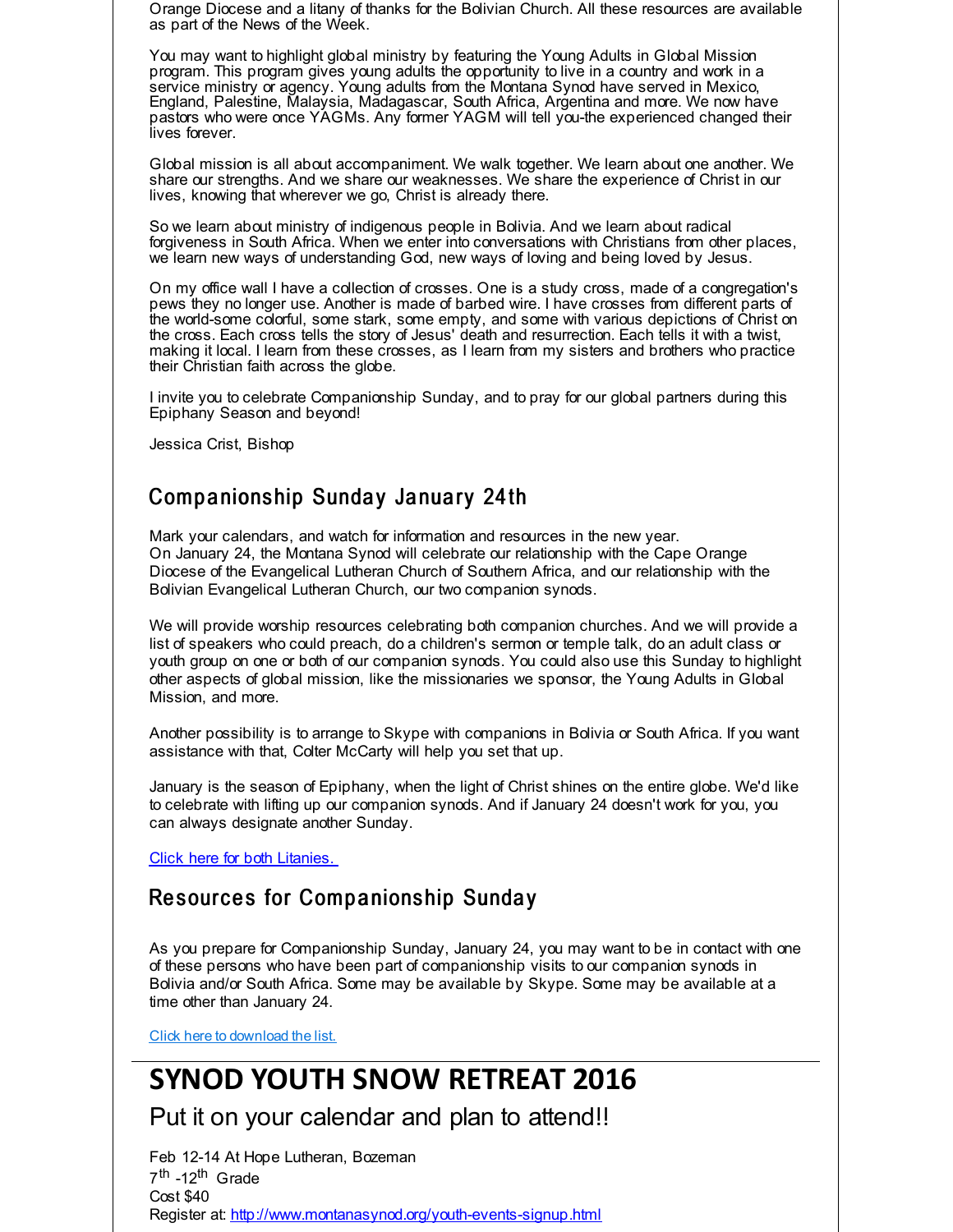For Questions call Pr. Jason Asselstine (406) 453-1461 Or email at [jasselstine@montanasynod.org](mailto:jasselstine@montanasynod.org)

### **HELP US MAKE BLANKETS!**

The Montana Synod Youth attending the SNOW RETREAT this February will be making **Fleece Tie Blankets to distribute** to those in need this winter.

You can help by donating fleece fabric to your local congregation by Sunday, November 29th!



We are collecting: 3 yard cuts of FLEECE MATERIAL (solids & prints!) Also helpful: Quality Fabric Scissors



On Epiphany Christians celebrate the coming of the Magi to Christ child, bearing royal gifts to the one they believed to be the Messiah.

We learn that God's love, as seen through the birth, life, death, and resurrection of Jesus, is meant for all the world, even those from faraway places.

And what kind of Messiah will Jesus be? Psalm 72 provides an answer to that question. What amazing words of hope to those who suffer the oppression and violence of sex trafficking! Their lives are precious! God is at work to redeem them!

Jesus calls us to be light for those victims. January 11 is International Human Trafficking Awareness Day.

#### **Between today and January 11, I invite you to:**

1. Sign an *online petition*, asking the Associated Press to stop using the phrase "child prostitute."

#### The words of a young woman who was trafficked:

I was not a child prostitute or child sex worker. I was a victim and survivor of child rape. And *so are the other kids out there now who are being bought and sold for sex. They are victims and survivors of child rape.*

*But, too often, when the media reports on child sex trafficking, or attempts to tell our stories, the ways we are described mislead the public about what is happening to trafficked children.*

2. Share this link on your Facebook page and other ways you connect with your friends.

3. Share this link on your church's Facebook page, website, bulletin, or newsletter.

Over the rest of January, track the language used in the news you read or hear when there is an article or report about child sex trafficking. Is the language appropriate, according to what is said in this petition? If not, contact the news editor to share your concerns and request that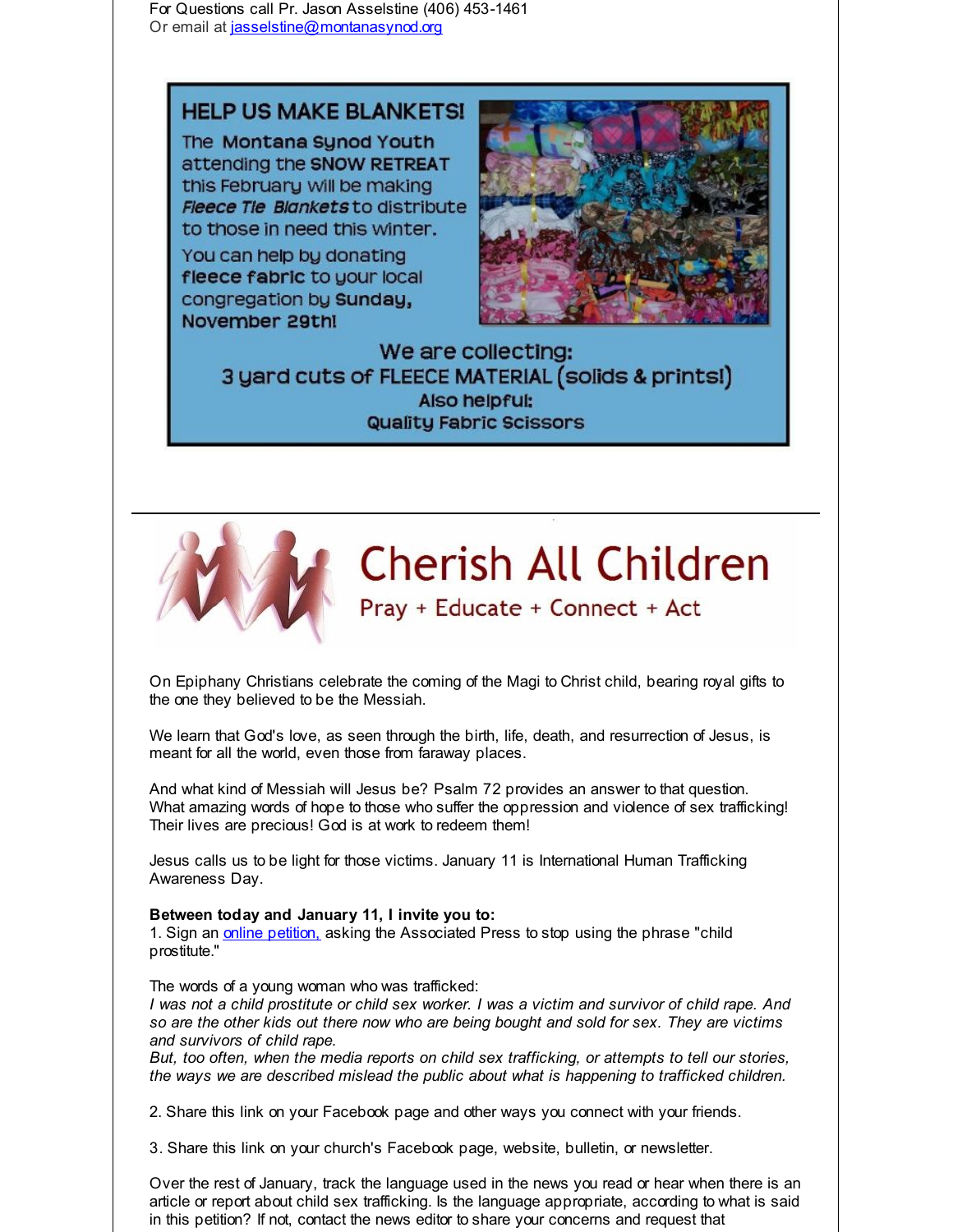improvements be made.

**Gracious and merciful God, we thank you for caring about the needy, the weak, and the poor. Help us to be your hands and feet of service to those in need. We thank you for seeing victims of trafficking as precious and redeeming their lives. Help us to share your love for them in creative, effective ways, so the oppression and violence may end. In Jesus' name we pray. Amen.**

Today's*Wednesday Prayer* was written by Diaconal Minister Amy Hartman, National Director of Cherish All Children.

### Starting Strong:

Opportunity for Clergy who have started a new call in the last 12 months.

Have you started a new call in the last 12 months? Maybe it is a first call, maybe it is a second or third or fourth or fifth. We are re-designing the Transitions seminar to reach people sooner in the process of beginning a new call. The new design features a small group of pastors (up to 6) meeting with a coach by video conference to learn from one another and from the coach about the issues common to transitions.

The cost is \$200 for 6 sessions. The first 6 who sign up will receive a scholarship of \$100. For more information, contact Pastor Jean Larson [jeanklarson@gmail.com](mailto:jeanklarson@gmail.com) or 406 360 7658, or the Montana Synod Office. Or go to the website: [www.jeanlarsoncoaching.com](http://r20.rs6.net/tn.jsp?f=001hmE2MtRuQ0iUcxoOrkXnldL1aiwHs5aTzRMQWrPDWO3x4zHxV_sI03oPMt9LOB9DUlu6BBpsz1fCi3StMqRxHjHaaKylVcJN_y2zhUxGu6owafinY8hAG-UjvWKcRCnyPzt8nAWNMjFfIO-NmkdXpPm8L3_Qh8e9ttEvrCbi_EBNWV6bV49ang==&c=&ch=)

The group will start in early February.

# **Click here to [download](http://r20.rs6.net/tn.jsp?f=001hmE2MtRuQ0iUcxoOrkXnldL1aiwHs5aTzRMQWrPDWO3x4zHxV_sI03oPMt9LOB9DJZI8gDE6zvrMXLtjycuDZqMs-NhJfq6amM4EIsssDvB11cTwfUNgoZtlTfene4br2lM82LXb4ZD4jjMpYsC9n6DUi8eCj11pyTpXi2u28XIRXa8X3kvHB-V2YlqDqj_KVQMdqR-134OGcrWAE1ufyTDRyPtMb50yjRnMZHREDDl179AAiOD1C386l_deY2uhgxIYXjJ3HCY=&c=&ch=) the 2016 Annual Meeting Letter from Bishop Crist**

**S** Pacific Lutheran

# Worship: Beyond Style

**January 11-14, 2016**

*Join us after Christmas at PLTS for a time of learning and renewal*

### Week of [Renewal](http://r20.rs6.net/tn.jsp?f=001hmE2MtRuQ0iUcxoOrkXnldL1aiwHs5aTzRMQWrPDWO3x4zHxV_sI04c9VNAqYqQczDV85JeNAQiJKRmiEure6xaqm65pTchwqMlW0iGq-L-vBu700_toHWWKTNMvQT8rzKoxpXPg43TMXAHYH7WflNT3sTYyWe0pKV1HGTkRatotAr4j7vwUgOOBSzjOKeMt_XQD2cYr8LvSy0-0d0P7w8-1sIEKMOVHIihbDGy-diKF18mwIjOPLCIKY9Gf4hrZPV-mmXpFEWikWyNZq-R1t6DzVVKuqjDvg2LZJM4UOCXBqsMAz0DSgaTBIsDjFNjRGZbuZbxTCEYZYMsVIWa1w4sBFHXHP5ZUL904jF7B_OVBh67fvlDCh86rvO27-G9IdjkPQ1QS-MD0S23g7TrCQg==&c=&ch=)

is now an integrative event with afternoon workshops and morning plenaries in which all participants partake. The overarching theme is "Worship: Beyond Style," which draws our focus to issues of liturgical language and participation as grounded in our Lutheran identities.

Week of Renewal begins noon on Monday, January 11, and concludes at noon on Thursday, January 14. These days include daily worship, a Jonathan Rundman concert, and meals together on campus. An optional excursion through the Bay Area may occur on Friday, January 15, if there is enough interest.

[Learn](http://r20.rs6.net/tn.jsp?f=001hmE2MtRuQ0iUcxoOrkXnldL1aiwHs5aTzRMQWrPDWO3x4zHxV_sI04c9VNAqYqQczDV85JeNAQiJKRmiEure6xaqm65pTchwqMlW0iGq-L-vBu700_toHWWKTNMvQT8rzKoxpXPg43TMXAHYH7WflNT3sTYyWe0pKV1HGTkRatotAr4j7vwUgOOBSzjOKeMt_XQD2cYr8LvSy0-0d0P7w8-1sIEKMOVHIihbDGy-diKF18mwIjOPLCIKY9Gf4hrZPV-mmXpFEWikWyNZq-R1t6DzVVKuqjDvg2LZJM4UOCXBqsMAz0DSgaTBIsDjFNjRGZbuZbxTCEYZYMsVIWa1w4sBFHXHP5ZUL904jF7B_OVBh67fvlDCh86rvO27-G9IdjkPQ1QS-MD0S23g7TrCQg==&c=&ch=) more about the week, including detailed schedule and presenter biographies.

## Synod House

"Then opening their treasure chests, they offered him gifts of gold, frankincense, and myrrh."

We invite you to open your treasure chest and offer an Epiphany gift to the Synod House Campaign.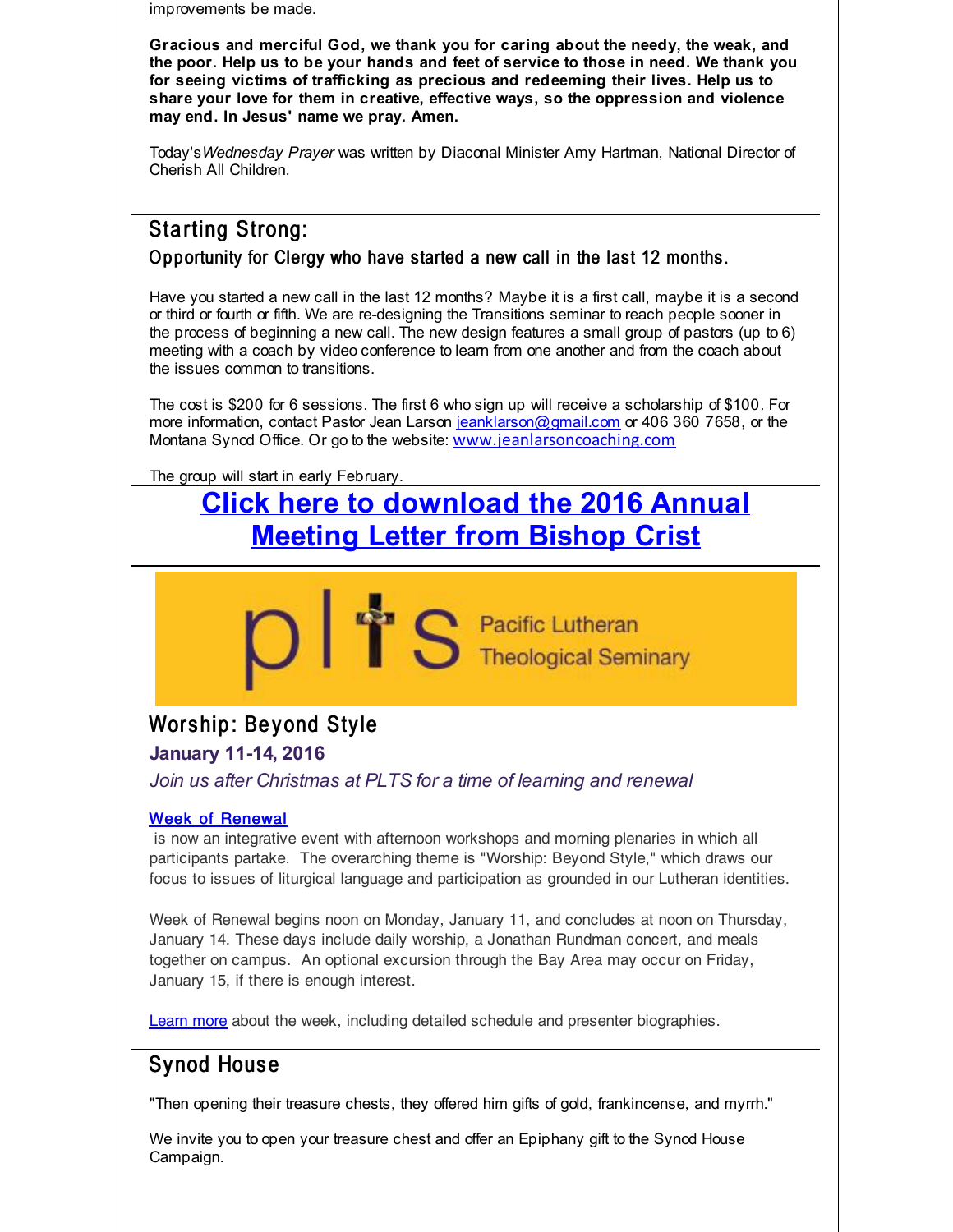

# Previous news and notes:

### Calling All Coaches!

As the new coaching coordinator for the Montana Synod, I am compiling a list of everyone who is trained in some form of coaching, who might be interested in coaching for the church. Every coach - ordained and lay-is invited to sign in. The ELCA is revamping its approach to coaching, and we want to be prepared for however the Montana Synod decides to make use of this good and helpful tool.

If you are interested, please email me the following information:

Your name and contact info, including your coaching website, if you have one. Please also include the congregation to which you belong.

Your training and experience. Please specify the type of coaching you do leadership, executive, or life coaching on the one hand and programmatic coaching (Natural Church Development or other church-based program) on the other. Or both. Specify the provider and dates of training, the number of hours of instruction, and any mentoring hours you have received (or provided). Regarding experience, please be specific - if you do leadership/life/executive coaching, note how many individual and group client hours you have in, and any professional credentialing you have achieved. If you do programmatic coaching, please specify how many congregations you have worked with, approximate dates of service, and with which programs. Also please specify if you are a volunteer or professional coach-that is, if you work on a pro bono or fee basis.

All these specifics will help our database be as complete and useful as possible. Please email your information to: [jeanklarson@gmail.com](mailto:jeanklarson@gmail.com) Thank you!

Pr. Jean Larson, Montana Synod Coaching Coordinator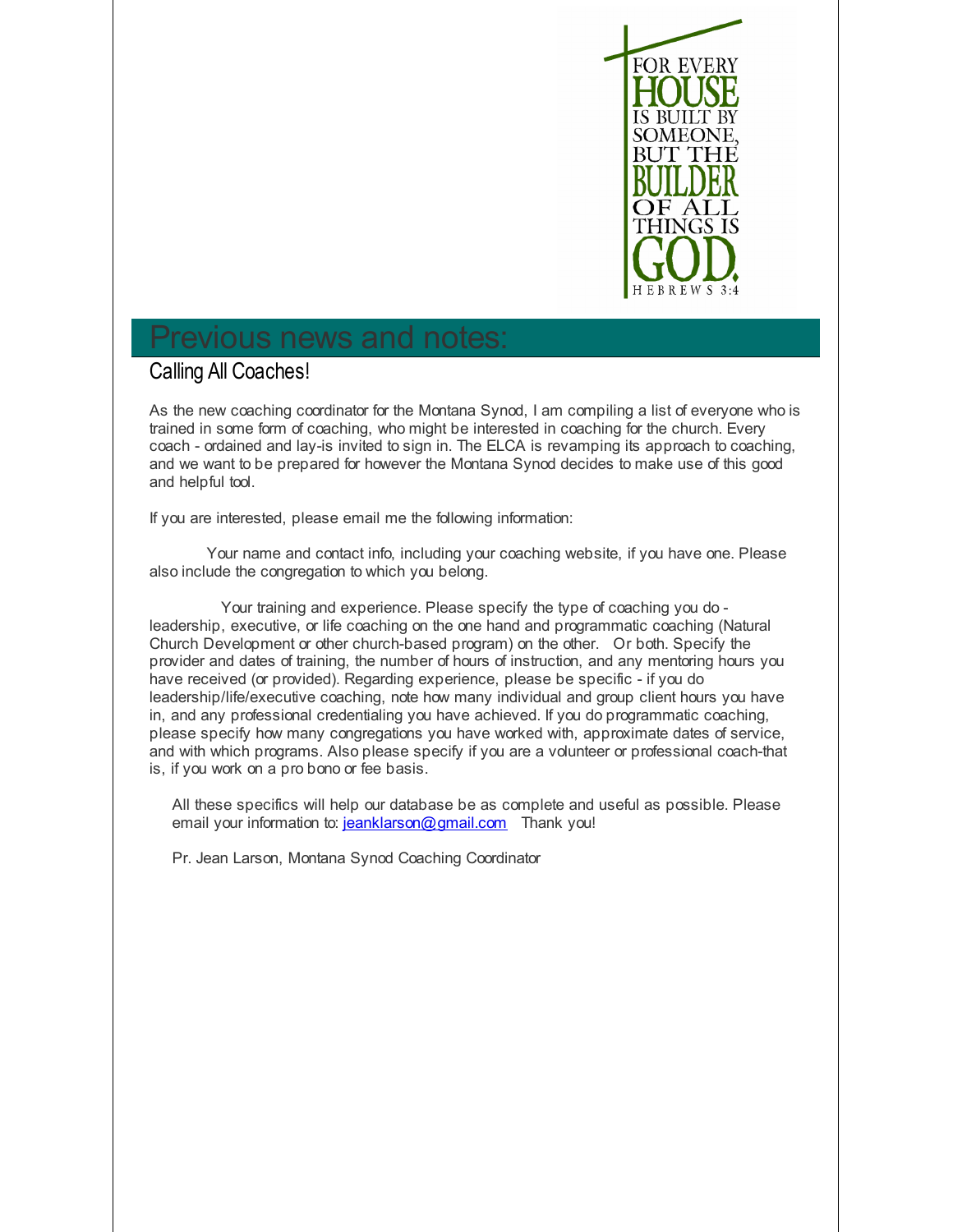

Faith • Unity • Justice • Compassion

# A Message from MAC's President

**Recently MAC's President-Elect Valerie Webster and I sent a letter to the major newspapers of Montana regarding the Syrian refugee crisis and how our nation is handling it. We utilized MAC's position paper created just a couple of years ago on Immigration. This letter will be used by various faith-based groups to lobby state and national government not to further restrict the resettlement of Syrian refugees in our country. In this first edition of our email newsletter, we'd like to share it with you. A special thank you to President-Elect Valerie for composing this letter! May our Christian unity move us to welcome and protect the vulnerable fleeing violence and persecution!**

**Peace,** *Peter Erickson* **President Montana Association of Christians**

# **Press Release: MAC urges Montanans not to allow fear to degrade our citizenship**

### Statement by the Leaders of the Montana Association of Christians

We, the leaders of the Montana Association of Christians (MAC), made up of eight denominations, as well as numerous congregations and individuals across Montana, stand in solidarity with the victims of persecution and violence at home and across the globe. With each new mass shooting or act of terrorism, we too experience anxiety and are tempted to succumb to fear. Yet, grounded by God's peace which passes our understanding, and inspired by the biblical call to love God, and to love our neighbors as ourselves, we recognize in this stressful time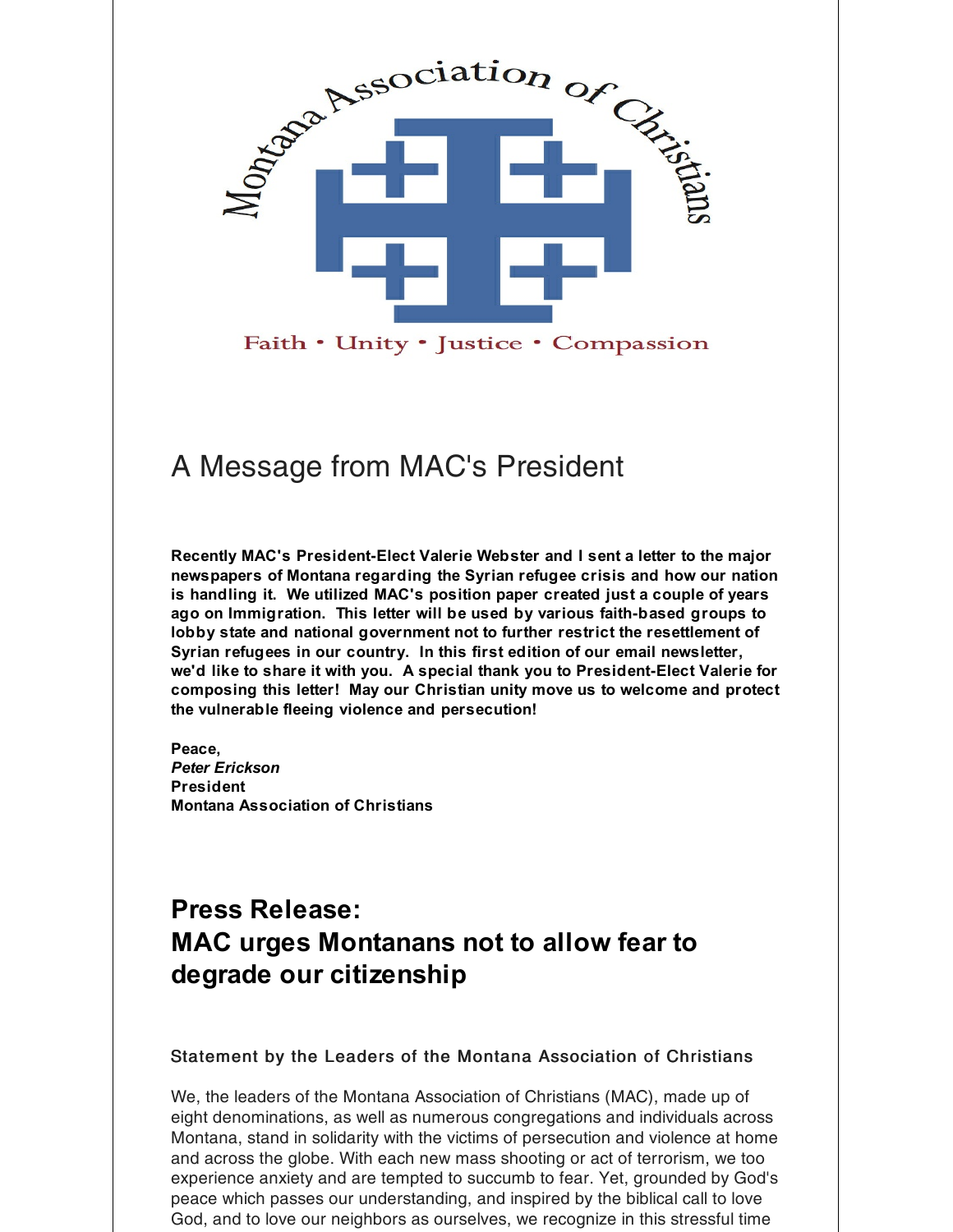a call to courage. Let us not only pray 'thy kingdom come, thy will be done,' let us do it.

We at MAC invite all Montanans, many of us descendants of immigrants ourselves, to welcome those fleeing persecution in other countries, including refugees seeking asylum from Syria. Consider that Joseph and Mary protected Jesus from Herod, by becoming refugees in Egypt. Consider further, the possibility that extending opportunity and hope to those fleeing the brutality and oppression that threaten their lives, might also lay the groundwork for a safer tomorrow. Scripture instructs God's people, who themselves have been sojourners, refugees, and immigrants, to defend, protect, and honor the rights and dignity of the stranger.

We encourage our fellow Montanans to follow the laws and protocols currently in place in our nation and to continue to welcome those fleeing persecution from other countries including Syria. We urge Montanans not to allow fear to degrade our citizenship, but with wisdom and judiciousness to seek a course that upholds the humanity not only of the stranger in our midst, but ultimately ourselves.

The Rev. Peter Erickson President of MAC, and ELCA Lutheran Pastor

The Rev. Valerie Webster President (Elect) of MAC, and Episcopal Priest



NRIT News :

The following events require pre-registration:

#### **Green Team Training Webinar with Dr. David Rhoads**

The purpose of this workshop is to offer practical, hands-on guidance and resources for introducing care of creation into the life of your congregation - worship, education, property, discipleship at home and work, and public witness. Congregations are encouraged to form a team of 3 to 5 people to gather for the webinar. Groups will continue to share throughout the coming months and will gather for a follow-up webinar after 6 months.

**(If you only have 1 or 2 people interested in working to green your congregations, individuals or small groups are welcome!)** Jan. 10<sup>th</sup> from 2-4:30 pm (2.5 CEUs)

#### **Midwinter Theological Conference - Spiritual Pilgrimages - Following a Migrant God: Pilgrimages, Chosen and Unchosen with Dr. Marty Stortz**

All over the world people are on the move. This past year 237,000 pilgrims made the journey to Santiago de Compostela in northwestern Spain. At least that number of refugees and asylum seekers sought entry into the European Union. Add to these numbers people in this country who find themselves temporarily or chronically without a permanent address. All over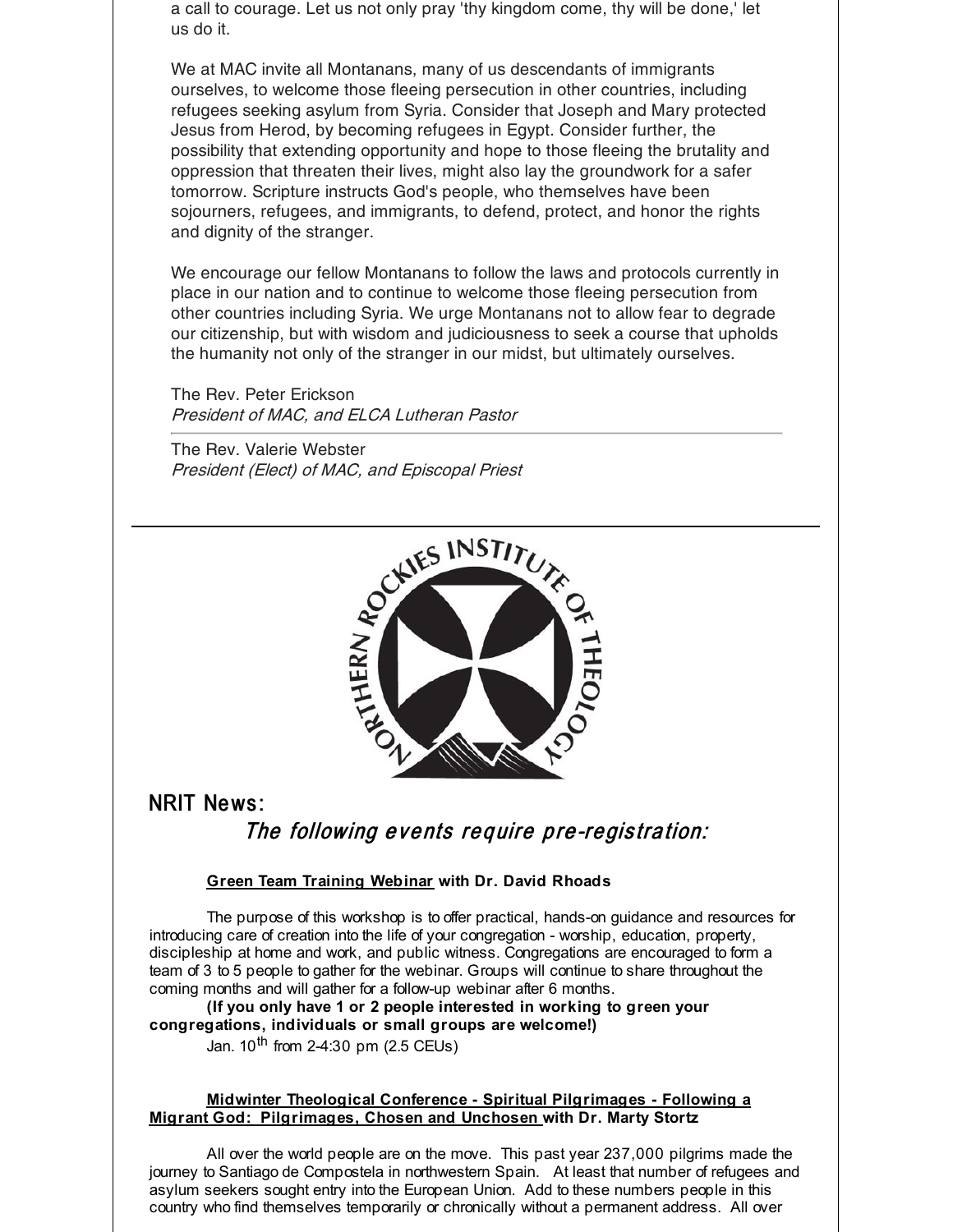the world people are on the move.

On the surface, pilgrimage, trans-national migration, and homelessness seem to have little in common. But these experiences come together in Jesus, who observed to disciples then and now: "Foxes have holes, and birds of the air have nests; but the Son of Man has nowhere to lay his head" (Luke 9:58, Matthew 8:20). What do these experiences tell us about a migrant God?

Feb. 1-3, 2016 at Izaak Walton Inn, Essex, MT (11 CEUs)

#### **SCHOLARSHIPS!**

We realize that new pastors can carry heavy educational debt. We also know that some churches are not able to provide the recommended amount of continuing education assistance and what is offered doesn't always go far enough. At the same time, we strongly believe in the importance of continuing education for our synod and we support the ELCA expectation of 50 hours of continuing education credits a year.

- Scholarships are now available to cover half the cost of NRIT events.
- Apply online or by leaving a message for Jenny at 406-453-1461.

\*NRIT is grateful for financial gifts in support of this scholarship fund. Designate by writing "Jessica Crist Scholarship Fund" in the memo line.



**The Reformation 500 Task Force is looking for people to serve with our group. The only requirement is an interest in Reformation history and how the church is continually reforming. Many of our meetings are held via Google Hangouts so that very little lengthy travel is necessary, also helping to fulfill the first benchmark of the Montana Synod, "Meet the future boldly." If you would like to join our fun group, please contact Rev. Tonya Eza.**

In conjunction with the Montana Synod's third strategic benchmark, "Deepen faith and witness," the 2016 Synod Assembly and Theological Conference theme will be the 500th Anniversary of the Reformation. Yes, it's a year early, but this is part of how we meet the future boldly, so that when 2017 comes along, we will all be prepared! In conjunction with the Synod Assembly, the Reformation 500 Task Force is sponsoring a Reformation stole and banner contest. We invite the member congregations of the Montana Synod to bring original stoles and/or banners with them to the Synod Assembly in June. Following are the rules that we ask you to follow:

If you are making a stole:

- Stoles must be able to be worn while presiding over worship, and should be able to withstand 10 worship services (feel free to experiment with materials!).
- Stoles should be between 3" and 6" wide at the shoulder, and between 48" and 54" long.

o Be sure also to consider weight of stole and range of motion for the pastor in your design.

*Stoles need to be appropriate for a liturgically red service*

o Red doesn't need to be the only color in the stole, but it should play a prominent role in the color palette of the stole.

• The stole should be your own original design - it is fine to use established patterns (provided they are not copy-written) as long as they are put together in your own way.

#### **If you are submitting a banner:**

• Banners should be appropriate for display in a worship context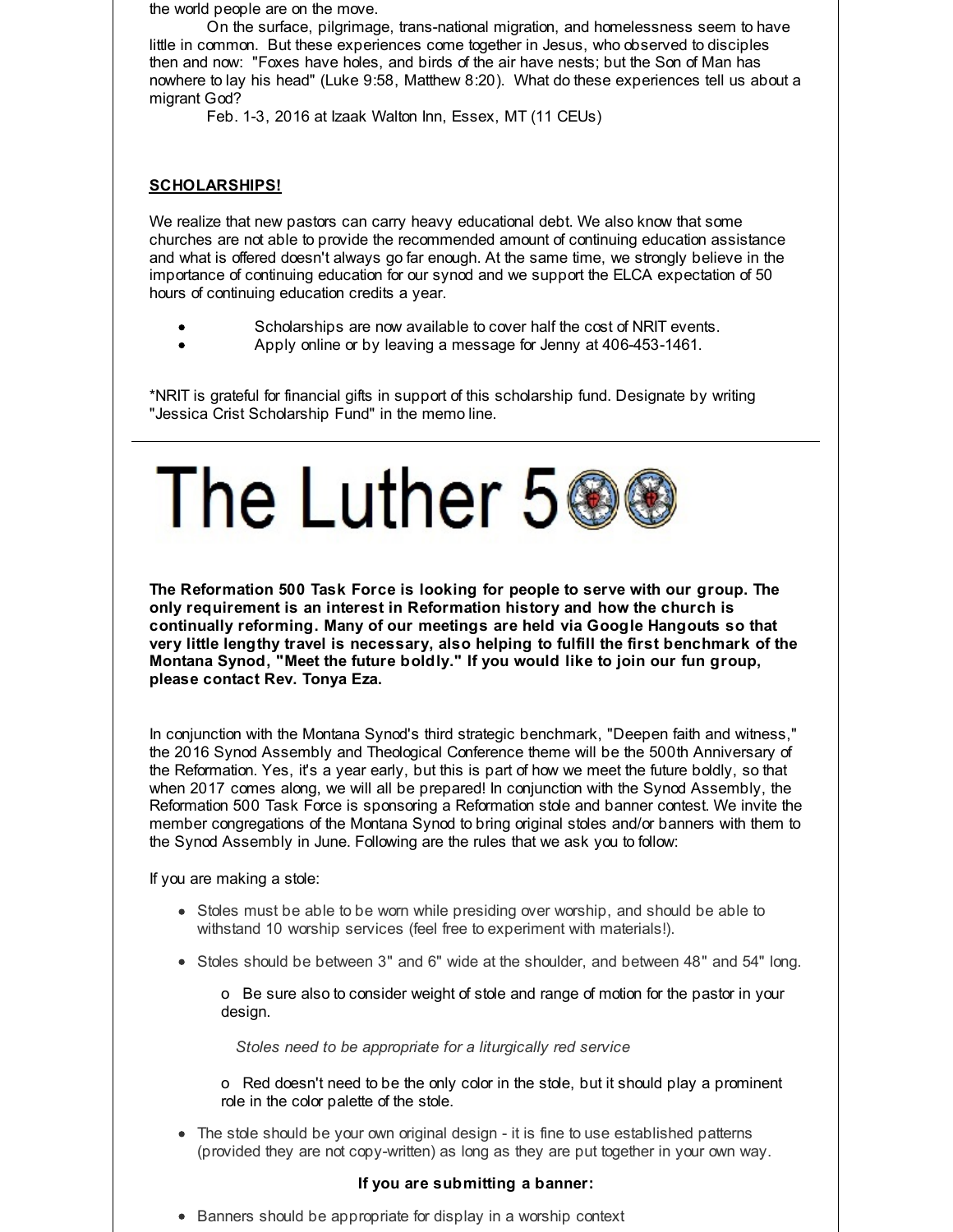o The size of the banner should be able to fit comfortably within the dimensions of your sanctuary.

Banners should be of an original design. You may use established patterns (provided they are not copy-written) as long as they are put together in your own way.

Please bring the stoles and banners with you to the Synod Assembly, and they will be displayed in a place where everyone can see. Assembly attendees will vote on their favorites.

Questions? Please contact Rev. Tonya Eza, chair of the Reformation 500 Task Force, or any of the other members of the group.

# Flathead Lutheran Bible Camp

# **Retreats, Events, and Updates:**

*For additional information about these great upcoming retreats and events, check out our website at [www.flbc.net](http://r20.rs6.net/tn.jsp?f=001hmE2MtRuQ0iUcxoOrkXnldL1aiwHs5aTzRMQWrPDWO3x4zHxV_sI041Xt1OVyC3HPCxVYpdJNTS5alitv11_w3T8s6Fj4M_4wioaNYpU5Ek9gyMO3LSxSRa_UT89TSFTkFzreyV4DbQEYHH-CiNbLKGI7LxRnszSX1r0f2p2GHt6OIySNr77QGFtEOQAu6nH4JIQKPqGGa7gyxSlqbThShbC3SGsCmSAh5MfUdjR2zsBAb-pyXGsNGUTdmyKcg2Q&c=&ch=)! Also, watch for our 2016 Summer Brochure around Christmas! Be sure to register early for your first choice of weeks and programs!*



## January 21-22: Camp Songs & Liturgy Review Retreat

FLBC will be reviewing camp songs and liturgies in preparation for the 2016 summer camping season! You are invited to join Pr. Roberta Smythe, Pastor Grant Applehans, Jeremy Duprey, and others for an overnight retreat at camp, from Thursday noon until Friday noon. Call the camp office for more information!

## January 22-24: Junior & Senior High Youth Ski Retreat

Come with your youth group to ski or snowboard at Whitefish Ski Resort or Blacktail Mountain. Enjoy excellent food, fellowship, worship back at camp! [CLICK](http://r20.rs6.net/tn.jsp?f=001hmE2MtRuQ0iUcxoOrkXnldL1aiwHs5aTzRMQWrPDWO3x4zHxV_sI041Xt1OVyC3HKtbiCYMgoHaDYugebptXAmDD-RDqkCDVPCV-PUtapypkaPYJGRUaJiN1ol9X0kmLjJOTg9zccLv7PoHzoXjJce0Sv1s43uvve71-_mHHefpG7jDI1OqFyORaCPrSwBCdgc6Sjom824PUpneH1aTUX0RoWu1LaHg6mJd4lGZd-zjiZ1oWsMbAanLmS5enoZqG&c=&ch=) HERE for more information!

## March 13: Outdoor Ministry Sunday

Celebrate camp on Sunday, March 13th at your congregation (or pick a Sunday that works for you)! [CLICK](http://r20.rs6.net/tn.jsp?f=001hmE2MtRuQ0iUcxoOrkXnldL1aiwHs5aTzRMQWrPDWO3x4zHxV_sI041Xt1OVyC3HdzVgUhzawBtyuKEzJn_JIDxCfWoEeeWl9Xnf0aqDbbJgCF5yMIp3Mc3OgHCf3hb6HI9tpWSCTz58KRYw7YG9BWgFyaaZNBg7wIaLtwsLDaDWsw_ZBNGzJsEOZQhpKjcbuCvxh4kHYw6U_7kaykltjzVo4Xug1GjQhjp8wPXGY31UbMDPOrX57rM5MqMcSodz&c=&ch=) HERE for more information!

## March 18-19: Middle School Retreat

A one-night overnight retreat to bring your youth group to camp, filled with fun, games, Bible study, craziness, and an introduction to our 2016 summer theme, "Living Like Jesus." CLICK HERE for more [information!](http://r20.rs6.net/tn.jsp?f=001hmE2MtRuQ0iUcxoOrkXnldL1aiwHs5aTzRMQWrPDWO3x4zHxV_sI041Xt1OVyC3HNQmUNFz9shkYEDOVEKuNOzYMUiVNNUsYpg3hAZJySIn1fm1he4Ui33NcIIP4bOr6DFsv-yV1GKxL4pcDGaMIxEFuaa9GtTuaMazkzuAy9ZNFBnlEjvVSzoy6A4uJzsn4RJypGq2AtXiXf09PheQ3OYa8B302tHlY7c1fg8NHCtML0zobXAm9Ic57MtWJx28N&c=&ch=)

# March 18-20: Cross Country Ski Retreat

Whether you are brand new to cross country skiing or an expert, this retreat is for you! Participants must be 13 years of age or older. [CLICK](http://r20.rs6.net/tn.jsp?f=001hmE2MtRuQ0iUcxoOrkXnldL1aiwHs5aTzRMQWrPDWO3x4zHxV_sI041Xt1OVyC3HBsjyGvR0dJosA1ganQFmHoKEDXft2VzjEUV2kshI20CXpkUptwF-N_yLc1MU6f-VoOEvaWhgPgykYQODdNi1ckq_n-6TNbxeao5NLrUfUjSYUuTdCKkNghIb2KbWKEnAd9LufqyOm3_0TPaCcW5NHgtCgStfHT7GF6euF-hlzdLN9TFW43XNWjRxRd8KU0OB&c=&ch=) HERE for more information!

Rev. Nathan Clements, Associate Director Flathead Lutheran Bible Camp 603 S Main St Kalispell, MT 59901 (406) 890-5104 (cell)